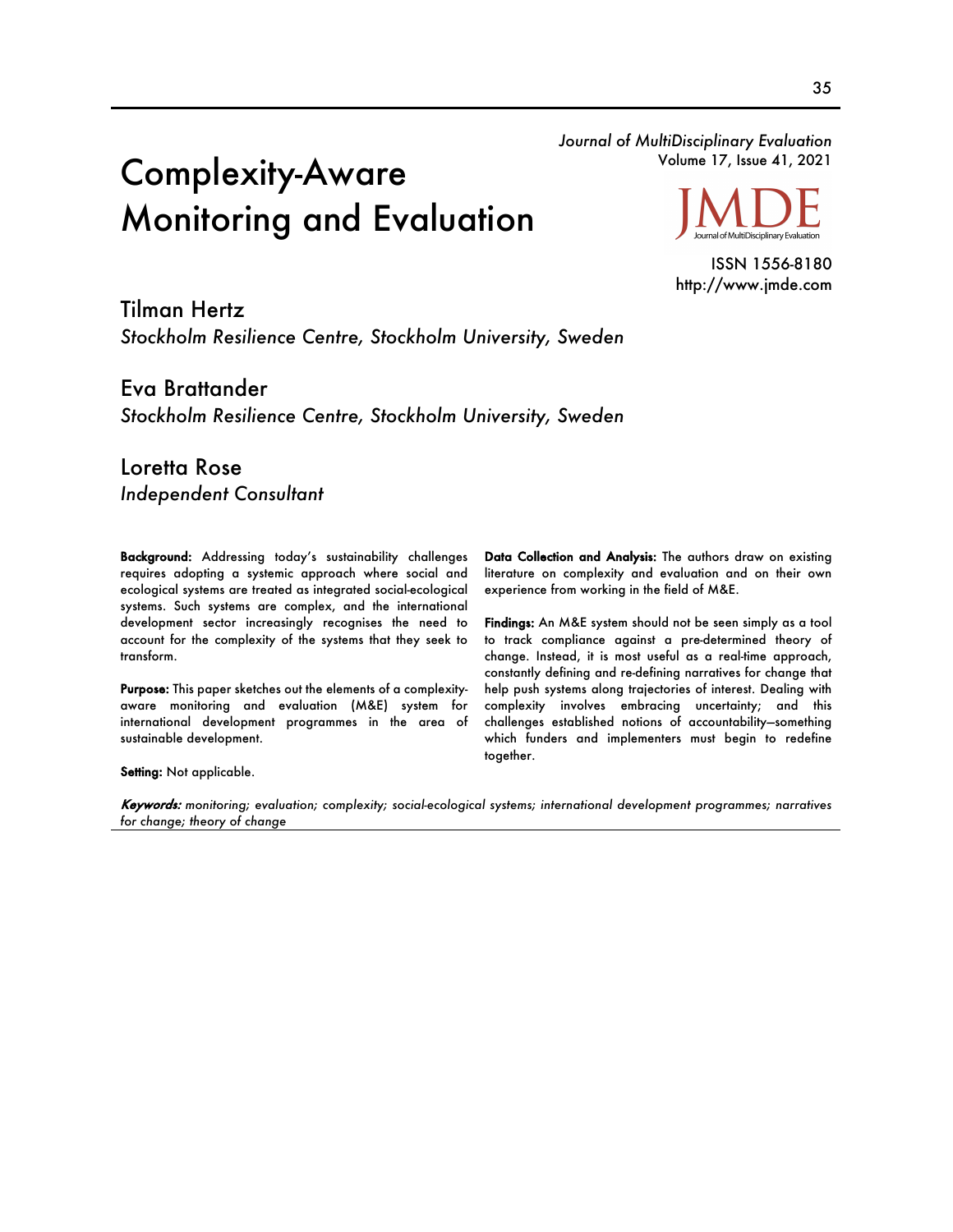# Introduction

We cannot reduce complexity. It will burst out elsewhere if we try (Sterman 2006); but if we embrace it, we can gain highly relevant learning and meaningful results. And with these, we can engage in truly sustainable development. Through this paper, we hope to spark dialogue and inspire ideas about monitoring and evaluation (M&E) approaches that are suited to complexity, and to provide a rationale that can support beneficial and robust conversations with donors.

# Why is it Important?

M&E frameworks are used to monitor, measure, and evaluate programmes. A common approach is to track initiatives according to predefined implementation plans. Programmes are designed using logic models, such as logframes, or result-based management frameworks. These typically define outcomes, outputs, and activities and support their achievement with indicators or milestones. An undergirding theory of change relates activities, outputs, and outcomes in a theory about causal relationships, showing how objectives should be achieved. M&E then measures whether the theory of change has effectively reached predefined outputs and outcomes. Such M&E frameworks are designed to track what has been defined before implementation. But this is not suited to all systems.

The Cynefin framework (as discussed, for example, by Kurtz and Snowden 2003) defines four types of systems: simple, complicated, complex, and chaotic. Causal relationships and corresponding systems dynamics are very different in each. In simple and complicated systems, they are knowable and predictable, in principle, while in complex and chaotic systems, *they are partly or fully unknowable and* 

1

should look different in each context. How, then, should we think about a theory of change? M&E frameworks tend to assume that causal relations can be anticipated; but as noted, above, while this is appropriate for simple and complicated systems, it is ill-suited to complex ones. Designing a theory of change as if causal relationships were known and then implementing in a complex system, is both unlikely to yield desired results and likely to generate undesired consequences. The COVID-19 situation has demonstrated this dramatically. The virus cannot be addressed without paying attention to a whole array of intertwined and continuously changing issues, ranging from health to social inequalities, food security, working conditions, wages, international supply chains, and so much more. We know that having a narrow, linear focus on reducing transmission, for example, is far from sufficient <sup>1</sup> and can even increase transmission (such as in cases where employees without benefits continue working even when they feel ill, because they cannot afford to lose wages for sick days off work).

At the same time, and especially within the international development sector, a socalled counter-bureaucracy has been noted, which strongly emphasises measurability, accountability, and short-term results (Natsios 2010). Implementers are encouraged to design with a view to anticipating results through well-defined and measurable activities, outputs, and outcomes—and in short periods of time. In a complicated system, this might be possible and useful because the causal relationships that drive system dynamics are, in principle, predictable. However, in complex systems, this way of planning comes at the expense of necessary adaptability. Indeed, adaptability, as well as experimentation at all levels activities, outputs, and outcomes—are *essential* for working in complex systems. In these contexts, causal relationships are rarely known. Instead, system dynamics

https://www.theguardian.com/world/2020/mar /28/is-factory-farming-to-blame-for-coronavirus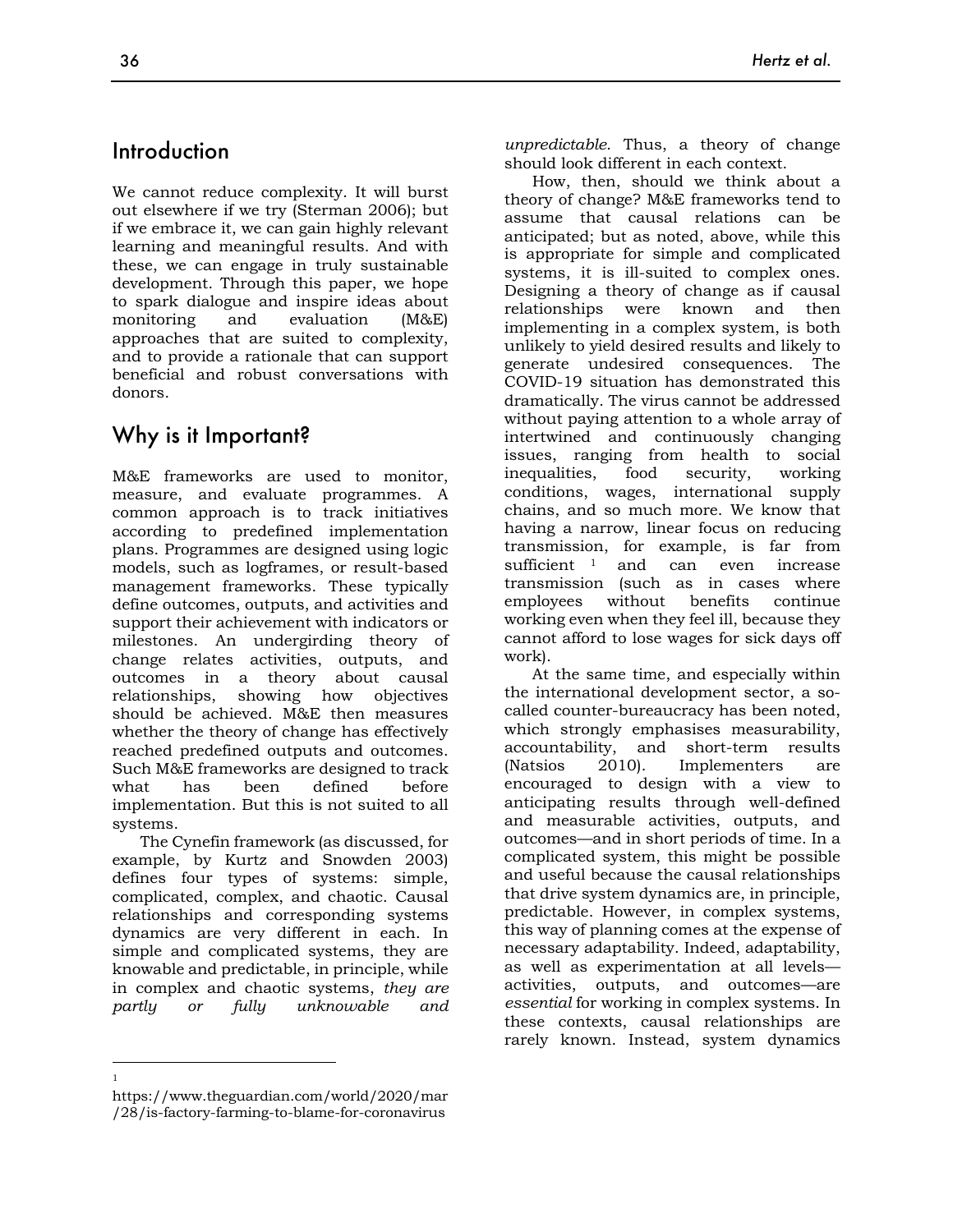need to be discovered *while* implementing and interventions adapted and re-adapted to the emerging context.

How can we deal with the tension between unknown causal relationships, the resulting unpredictability of system dynamics, and the desire to rely on predictions—particularly, when funders require prior definitions of success and measures of accountability for how funds will be spent?

Complexity thinking, as exemplified by the "complexity turn," offers guidance. The complexity turn refers to the rising importance of complexity thinking in disciplines such as physics, mathematics, biology, economics, ecology, and chemistry over the past three decades (Urry 2005). Inspired by these developments and building on existing work (Bamberger et al 2016, Boulton et al 2015, Burns et al 2016, Natsios 2010, Patton 2020, Patton 2018, Patsalides and Britt 2014, USAID's LER 2019, Williams 2016, Zazueta et al 2020), we seek to give M&E a more fundamental role—one which is rooted in complexity. M&E should not be seen simply as a tool to track compliance against a pre-determined theory of change. Instead, we argue that it is most useful as a real-time approach constantly defining and re-defining narratives for change (a term that we will introduce, below) that help push systems along trajectories of interest (another term we will introduce).

# Social-Ecological Systems Understood as Complex Adaptive Systems

What are complex adaptive systems? Examples are everywhere around us: cities, stock markets, ant colonies, or the immune system, to name just a few. Social-ecological systems are a special class of complex adaptive systems in which the social and the ecological are inextricably intertwined (Folke 2004, 2016, Schlüter et al 2020). This is the most fundamental guiding principle for development and, therefore, for international development programmes operating in the area of sustainability: humans are inseparable from and dependent upon the biosphere and lasting development can only be achieved if this is properly addressed.

There are many different understandings of complex adaptive systems (Page 2015; Levin 1998; Levin et al. 2013; Holland 2014, Preiser 2018, Hertz et al 2020), but there is agreement on certain properties. Five key ones have relevance for M&E:

- 1. Heterogeneity: Complex adaptive systems are composed of many diverse elements.
- 2. Emergence: These elements interact to produce higher order (macro-level) structures and functions which may or may not feed back to micro-level interactions.
- 3. Adaptation: The individual elements, whether human or non-human, continuously adapt and adjust their behaviour to novel situations or pressures.
- 4. Context: The particular history of social-ecological interactions matters and is a process that creates strong path dependencies.
- 5. Openness: Complex adaptive systems are open and in constant interaction with other, connected systems.

Together, these properties lead to complex system dynamics. This means that, *while explanations of particular phenomena may be possible after the fact, predicting them is not*—due to the very nature of the complex adaptive system. We side with Bickhard (2000) who says that causality itself is *contingent and emergent*. Thus, it is impossible to uncover and understand causal relationships in advance, and the patterns or phenomena which arise from them. This means that in complex adaptive systems, one needs to be able to deal with unpredictability—and more, to thrive with it.

What demands does this place upon an M&E system? For example, it needs to be able to make sense of and enable appropriate responses to unpredictable outcomes as they arise—outcomes which might be both desirable and/or undesirable. Sudden social-ecological regime shifts (Biggs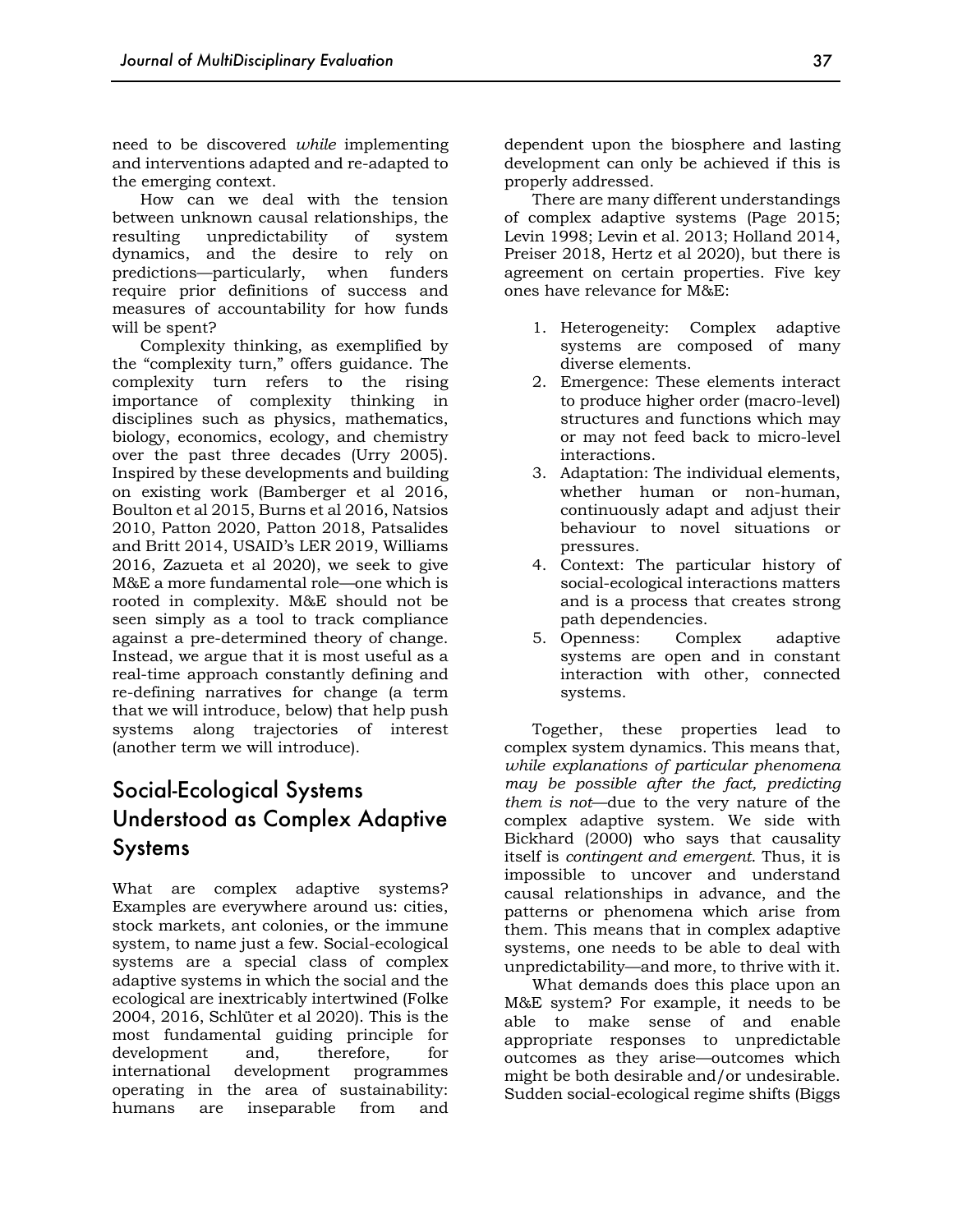et al 2012) are examples, where even small perturbations, that normally would not have any significant impact, can shift a system into a new regime (Scheffer 2009, GRAID 2018) A well-known example is the shift from a lake dominated by a clear water regime to an algae-dominated one.

Also, an M&E system also needs to pay attention to the *connectedness* of systems, in order to catch crucial cross-system and cross-scale interactions. For example, through complex interconnections, the recovery of fish stocks in Europe has led to increased fishing pressure in West African waters. Similarly, improved regulation of Chinese and European forests has resulted in increased Chinese and European biomass imports which, in turn, have led to deforestation in the tropics (Pascual et al 2017).

As a final example, an M&E system in complex contexts must come to terms with the fact that there is no overarching, neutral language to describe concrete experiences (Leach & Fairhead 1996). Language shapes experience and experience shapes language within a history of social-ecological interactions. In other words, there is no one representational system within which to formulate a causal pathway. Thus, an M&E system needs to be responsive to and live with the ambiguity of different meanings and worldviews. A powerful example of what happens if one neglects such differences is the arrival of the Green Revolution in Bali in the 1970s. The Green Revolution brought with it its own set of techno-scientific concepts by which the irrigation management systems for rice (Subaks) were reduced to pure irrigation systems. Subaks, however, are much more. They coordinate cropping and irrigation and organize construction and maintenance of irrigation infrastructure via social, cultural, and spiritual principles and interactions (Lansing 1987). The re-conceptualisation of this system through a techno-scientific vocabulary introduced governance based on

notions of productivity and optimisation concepts that could not capture the nuanced social, cultural, and spiritual aspects of the Subaks. This led to an outcome that was exactly *opposite* to that desired: a reduction in rice production and an increase in pest outbreaks.

# Accountability, Measurability, and Complexity

Here, we come back to the notion of counterbureaucracy. Natsios (2010)2 maintains that it focuses on the compliance side of development programming. This leads to excessive emphasis on pre-defined results, measurability, and accountability and this, in turn, has had profound impacts on how development programmes are required to be designed. Natsios goes so far as to say that the actual beneficiaries of such programmes are not the people who *should* benefit from them, but rather, *the counter-bureaucratic bodies, themselves*. Programme energies are directed towards them.

M&E systems that are designed to meet the demands of pre-determined accountabilities do no justice to the complex systems in which they operate. This is not to say that there are no programmes that can and should be set up and evaluated in such terms—i.e., those dealing with simple or complicated systems—but these are not, mainly, the kinds of programmes in the area of sustainability in the international development space.

In what follows, we sketch elements of a M&E system more suited to the challenges of operating within complex adaptive systems. This involves abandoning classical terms such as "theory of change" and "outcomes" in favour of "narratives for change and "trajectories of interest" and redefining the role and function of M&E from a *progress tracking* tool to a *real-time learning and navigation approach for adaptation or transformation* where change

<sup>2</sup> Natsios (2010) credits William Gormley for the term counter-bureaucracy which he defines as "a set of U.S. government agencies charged with command and control of the federal bureaucracy through a set of budgeting, oversight,

accountability, and measurement systems that have grown over several decades to a massive degree, with extraordinary layer upon layer of procedural and compliance requirements."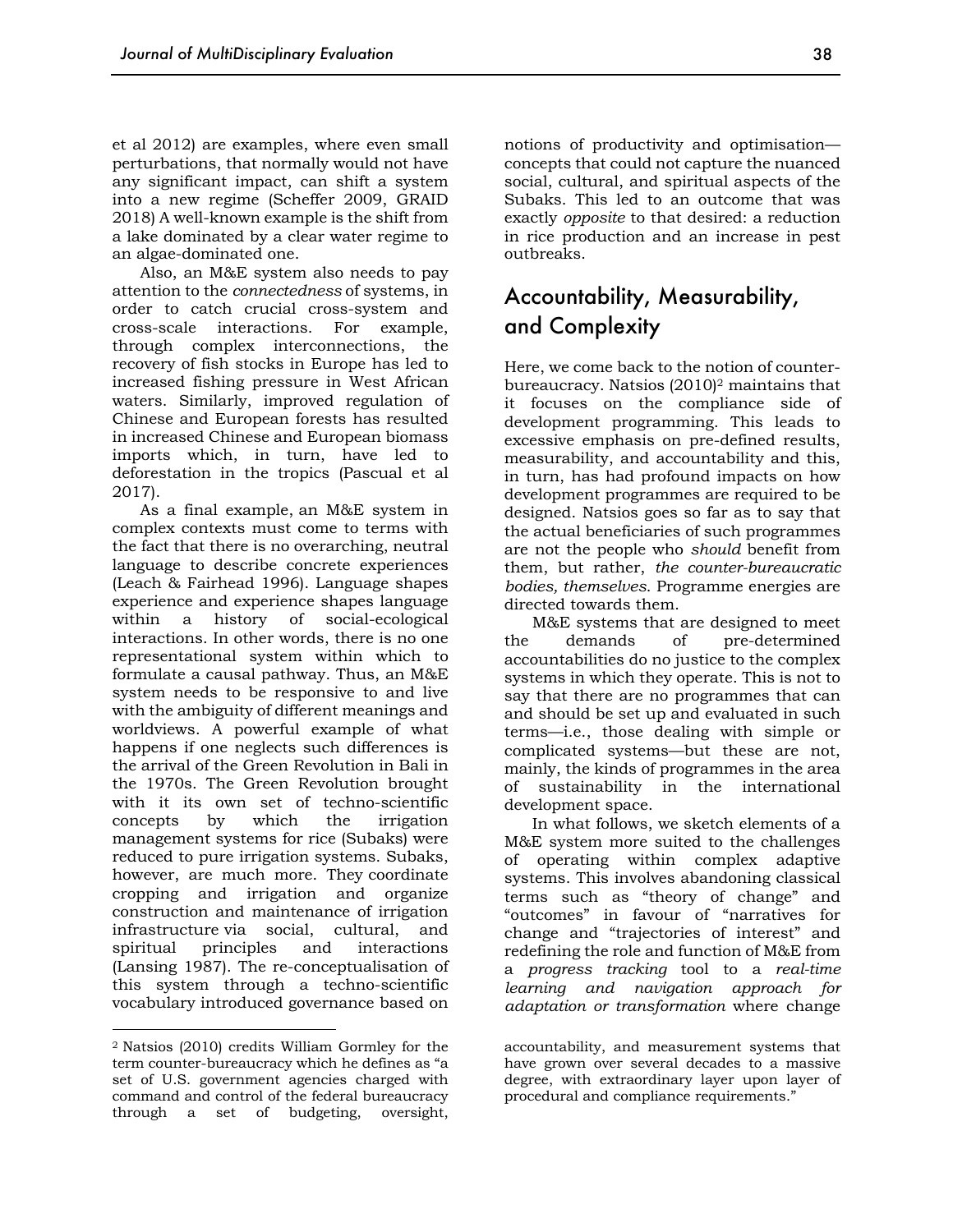and emergence are embedded in programme conception and design.

# M&E in Complex Adaptive Systems

#### *Narratives for Change Versus Theory of Change*

The properties of complex adaptive systems generate complex system dynamics. A system can, at any given moment, evolve according to several different trajectories and a development programme aims to influence the evolution of the system towards a desirable one. A theory of change describes how this influence is assumed to be realisable.

Preiser et al (2016) are amongst those who discuss the limitations of conventional theories of change; particularly, that they conceptualize change in advance, and in terms of a linear, causal chain of events. Evaluation usually assesses whether the theory of change was achieved after a phase or programme has ended.

However, in complex adaptive systems, not even the set of *possible* system pathways can be defined, in advance. So, a complex programme logic needs to consider multiple pathways towards a particular trajectory of interest. However, simply *defining* possible trajectories in advance will not be sufficient. The pathway that will be useful depends on how the context shifts over time and during actual implementation; and this, again, is something that is not predictable. Accordingly, M&E should not be conceived of as a tool to simply track and assess a previously agreed upon theory of change; instead, it must be an integral part of revising, adapting, and indeed, *defining* this very theory of change at any given moment: What is constantly changing must be constantly redefined and so, too, our engagement with it.

To distinguish the thinking developed here from conventional theories of change, we choose to talk, instead, about narratives for change. We argue that the term "narrative" is more appropriate because it conveys, better than theory, the emergent and speculative character of sketching ways to intervene in systems. Narratives emerge in real time via processes of co-creation and continuous adaptation of those involved, by 1) what they bring to the table and 2) the concrete extra-verbal context of the discussion. Both shape the narrative (Shotter and Tsoukas 2011) and determine its very meaning. Narratives aim to capture the complexities of concrete experience. They are a way to tackle complexity head on, instead of trying to *reduce* it via generalizations (Srnicek 2007).

Co-creative narrative building allows for rhizomatic meaning-making (Deleuze and Guattari 2002). The metaphor of the rhizome, taken from philosophy, highlights interconnectedness and irreducibility. In the rhizome there are no starting and ending points, since everything is connected, and nothing is more fundamental than anything else. Meaning cannot be reduced to linear relationships between concepts and empirical counterparts in reality. Rather, meanings emerge in the engagement process. The type of knowing that emerges from co-creative narrative building is openended and goes beyond what is possible to think of with isolated, context-independent content, i.e., what has been called the predictabilities of thought (Manning, 2013).

The terms and concepts we use to frame a particular problem *already* embody the space of their possible solutions (Hertz et al 2020). Consider, for example, the phrase "vulnerability to climate change" where vulnerability is seen as the problem and climate change the cause. The meaning of the term vulnerability is contested and differs significantly, not only within the same conceptual scheme3 but also across them. For example, within languages drawing on

<sup>3</sup> Our languages are based on conceptual schemes. Different languages can be based on a same, or similar conceptual scheme. Translation is, thus, easily achieved. When conceptual schemes differ significantly, however, translation

becomes difficult because, in the worst case, the underlying conceptual schemes are incompatible. In such a case, we are presented with what de la Cadena (2015) calls "radical difference."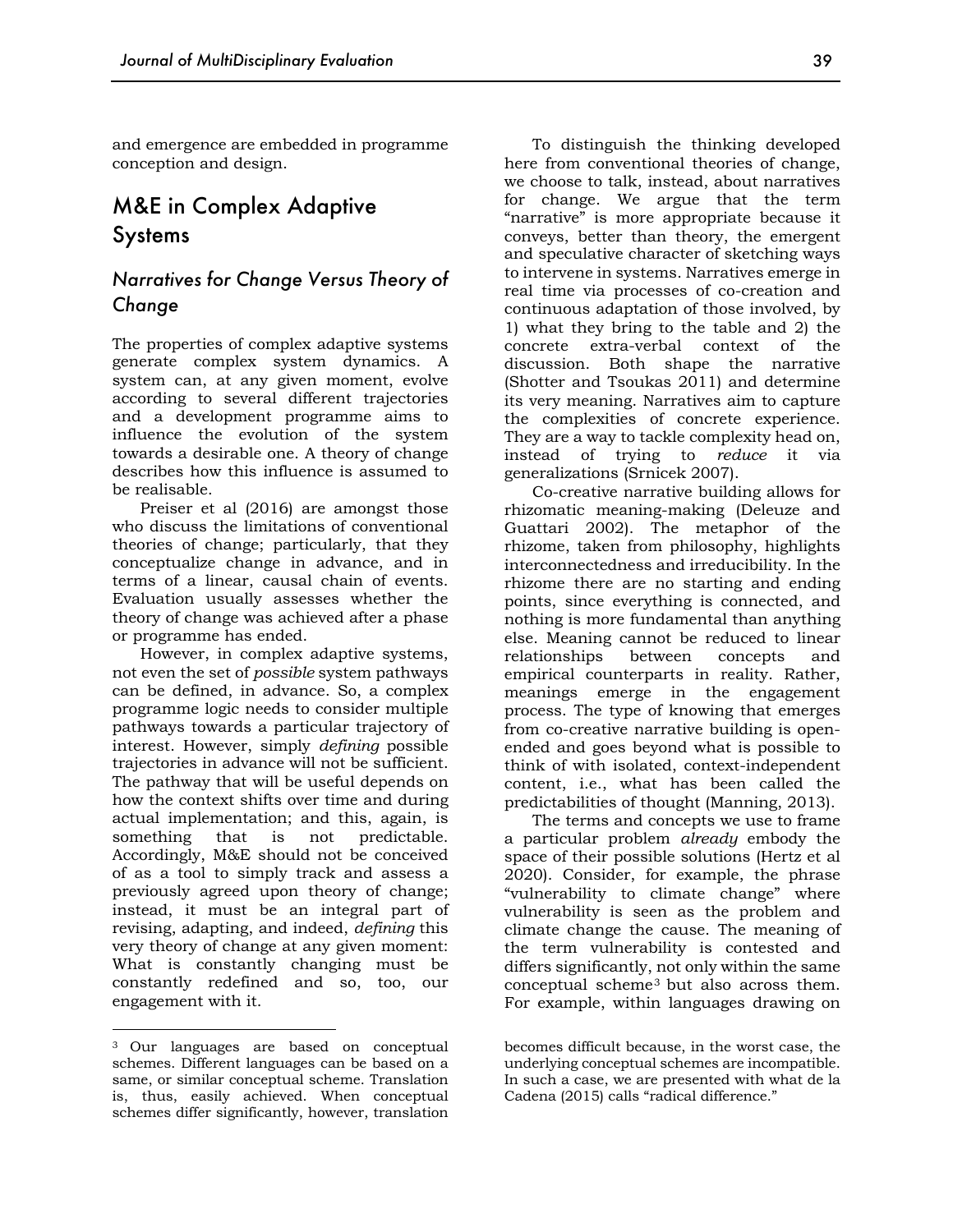the same conceptual scheme, different paradigms might define vulnerability in terms of outcomes or in terms of context (O'Brien 2007)4. Likewise, Indigenous and western interpretations can be fundamentally different and even incompatible.

These different meanings of vulnerability *already* embody different ways of addressing the problem. But in narratives, terms have no fixed identity. They are not once and for all but are open and in-the-making. And if the meaning of terms is not set from the outset—as they are in conventional theories of change—neither are the problems nor the solutions. Instead, they emerge in the process (Mancilla Garcia et al 2020). Solutions will depend on meanings, and if meanings co-constitute through narrative building, novel unforeseen solutions might emerge (Shotter and Tsoukas 2011). Language matters (Leichenko and O'Brien 2019, Lakoff and Johnson 2003). The process of narrativebuilding has the potential to unfold a problem-solving capacity that exceeds what can be generated through conventional theories of change formulated in advance.

Narratives for change emerge in real time through the dialogue of those involved: through them experimenting together, drawing on the complexities of their concrete experiences, and also shaped by the extraverbal situation. The M&E approach needs to provide complex information to enable conscious choices for outcomes, without losing sight of the system in which the programme operates and the impacts on adjacent systems. It needs to support early detection of anticipated and unanticipated, desired and undesired consequences so that stakeholders can respond appropriately and in a timely way.

#### *Trajectories of Interest Versus Outcomes*

A dictionary definition of outcome is "the final result of a process,"5 and in day-to-day use, including in programme management for international development programmes, this is how we usually think about it. According to this definition, a programme has been successful if it has reached the final result or new state  $6$  that has been envisioned in the theory of change. If the new state was not reached, the first thought should be to interrogate the associated theory of change (it was only a theory, after all); but instead, what can often happen is a search to find out who did what wrong.

We argue that in complex adaptive systems, it is necessary to think about outcomes and successes differently. A system trajectory is more realistic than what we might call an outcome in traditional results-based management frameworks. Crucially, a trajectory is always open-ended, since the end of a programme can *never* be a stable state. Complex adaptive systems are in constant evolution and are embedded within other systems (and other systems are embedded within them). M&E processes need to reflect this.7 A trajectory does not refer to particular achievements, but rather to desirable *states*, with the attention on *key processes and relationships that maintain those states*. A desirable trajectory is, therefore, a trajectory that allows continuous adaptation of key processes. An example of what such a trajectory might look like could be:

<sup>4</sup> Outcome vulnerability "is interpreted as the negative outcome of climate change on any particular exposure unit—an outcome that can be quantified and measured, and reduced through technical and sectoral adaptation measures, as well as by reducing greenhouse gas emissions." Contextual vulnerability "is considered to be influenced not only by changing biophysical conditions, but by dynamic social, economic, political, institutional and technological structures and processes, i.e. contextual conditions." (O'Brien et al 2007)

<sup>5</sup> MacMillan online dictionary, https://www.macmillandictionary.com/dictiona ry/british/outcome. 6 The notion of a final result or state is a

backward-looking stance from a single, static point—a way of thinking that is ill-suited to complex adaptive systems.

<sup>7</sup> Developing a narrative for change can be part of deeper resilience processes, such as those described in Wayfinder, a process guide for resilience assessment, planning and action in social-ecological systems (Enfors et al 2018).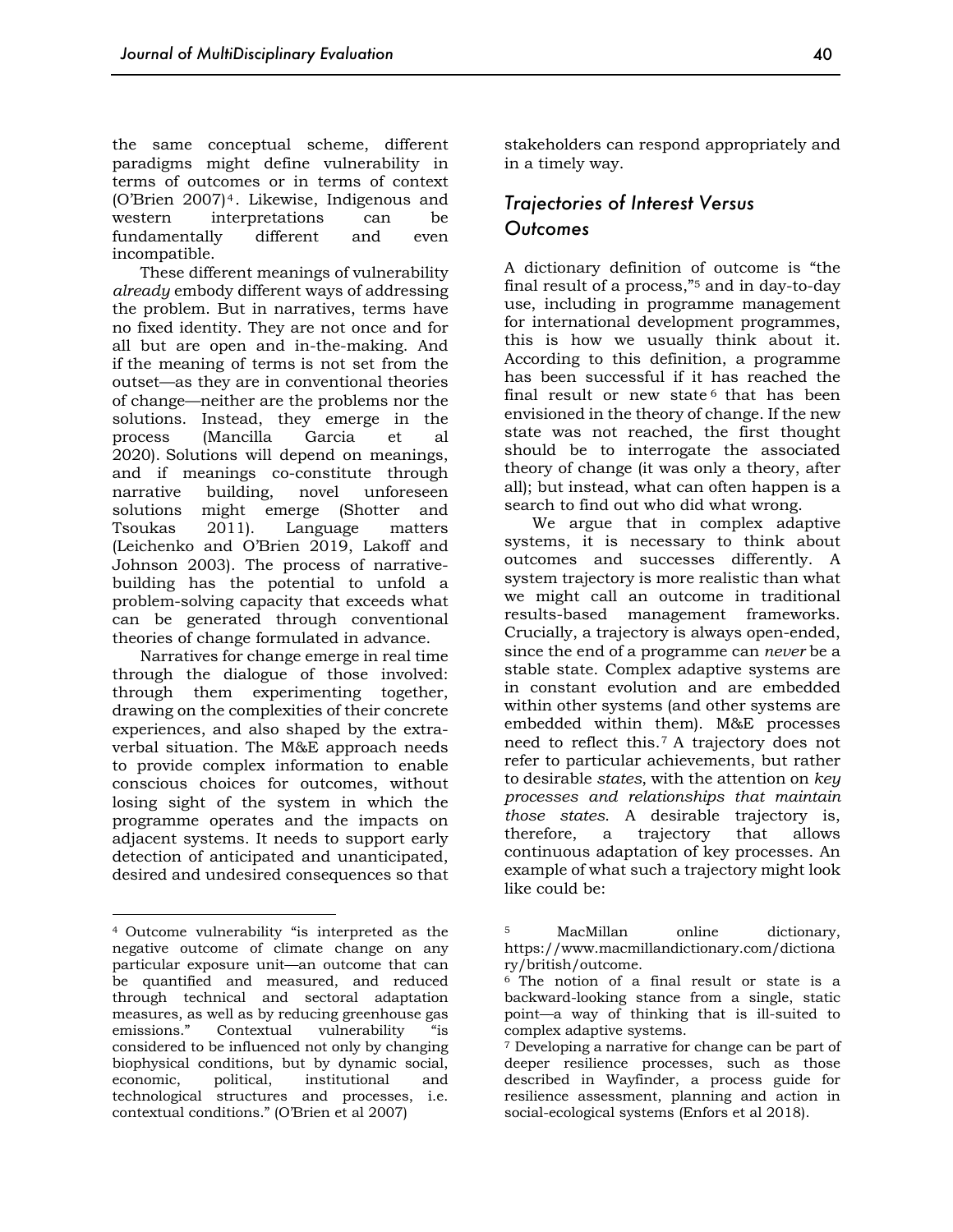We increase food security in our community while having the formal and informal capacities to continually ensure a decreasing environmental footprint of the food the community produces and consumes.

There is an inherent dilemma in such a statement (sometimes called stating a *wicked problem8*), and this is intentional for it gets at the complexities involved; and in this example, both the social and ecological parts of the dynamic system are explicitly acknowledged.

Multiple narratives for change could lead to such trajectories, with some emerging and becoming possible while others close during the course of implementation. Focusing on one single narrative to reach a trajectory via a specific and unchangeable set of activities and outputs will be a barrier to seeing useful alternatives that emerge. The idea is to use the newest available information from multiple sources to formulate a broad trajectory of interest and identify a variety of narratives. Furthermore, through the process of narrative-building itself, problem conceptualisation constitutes as implementation unfolds. This might lead to a redefinition of the problem itself, and thus to a redefinition of desirable trajectories. Box 1 below provides some indications as to how and where to situate the potential role of narratives within the literature of complexity and evaluation.

This paper is about M&E in international development but some of its insights are also relevant to the wider field of complexity and evaluation. We want to highlight the potential for using narratives, focusing on two well-known scholars in the field, Michael Quinn Patton and Bob Williams. For example, a principles-focused approach, as put forward by Patton (2018) argues that in complex situations, a linear programme logic is inadequate. Principles, especially GUIDE principles (Patton 2018) are a way to orient, monitor, and evaluate a programme without prescribing a particular course of action via, for example, so-called best-practices. Narratives, as we have defined them above, might be useful for linking implementation and principle(s) in nonlinear ways. This is because narratives have the potential to 1) emerge from the concrete experiences of the stakeholders and 2) go beyond the descriptive, decontextualized, and representative accounts that characterize much of our work. Williams' work (Williams 2021, but particularly also Williams 2016) on systemic evaluation repeatedly emphasizes that evaluation methods *derive* from an evaluation design, they do not *precede* it. An evaluation on the basis of a conventional theory of change already orients an evaluation design, whereas narratives, as we have defined them, are emergent. Evaluation design also needs to be conceived of as emergent. We feel that this resonates with many of Williams' (2016) views and might contribute to them by drawing attention to the rich body of methods that are associated with narratives and which stem from the field of process-relational philosophy. They are particularly relevant because they aim to bridge many of the dichotomies that still guide our scientific and, sometimes, evaluation practices, such as separating the social and ecological (Mancilla Garcia et al 2020, West et al 2020).

Box 1. *Connecting dots: The literature of complexity and evaluation, and the potential role of narratives in M&E.* 

causations, and other characteristics of complex systems. They are wicked to deal with because of incomplete and contradictory knowledge, the number of people and perspectives involved; and their interconnectedness with other problems. (Rittel and Webber, 1973).

<sup>8</sup> Wicked problems are contrasted against "tame" or "benign" problems which have a specific endpoint and a correct solution. Wicked problems are big, intractable, and cannot be solved; instead, they must be continuously addressed. This is because of interconnectedness, nonlinearity, reinforcing feedbacks, multiple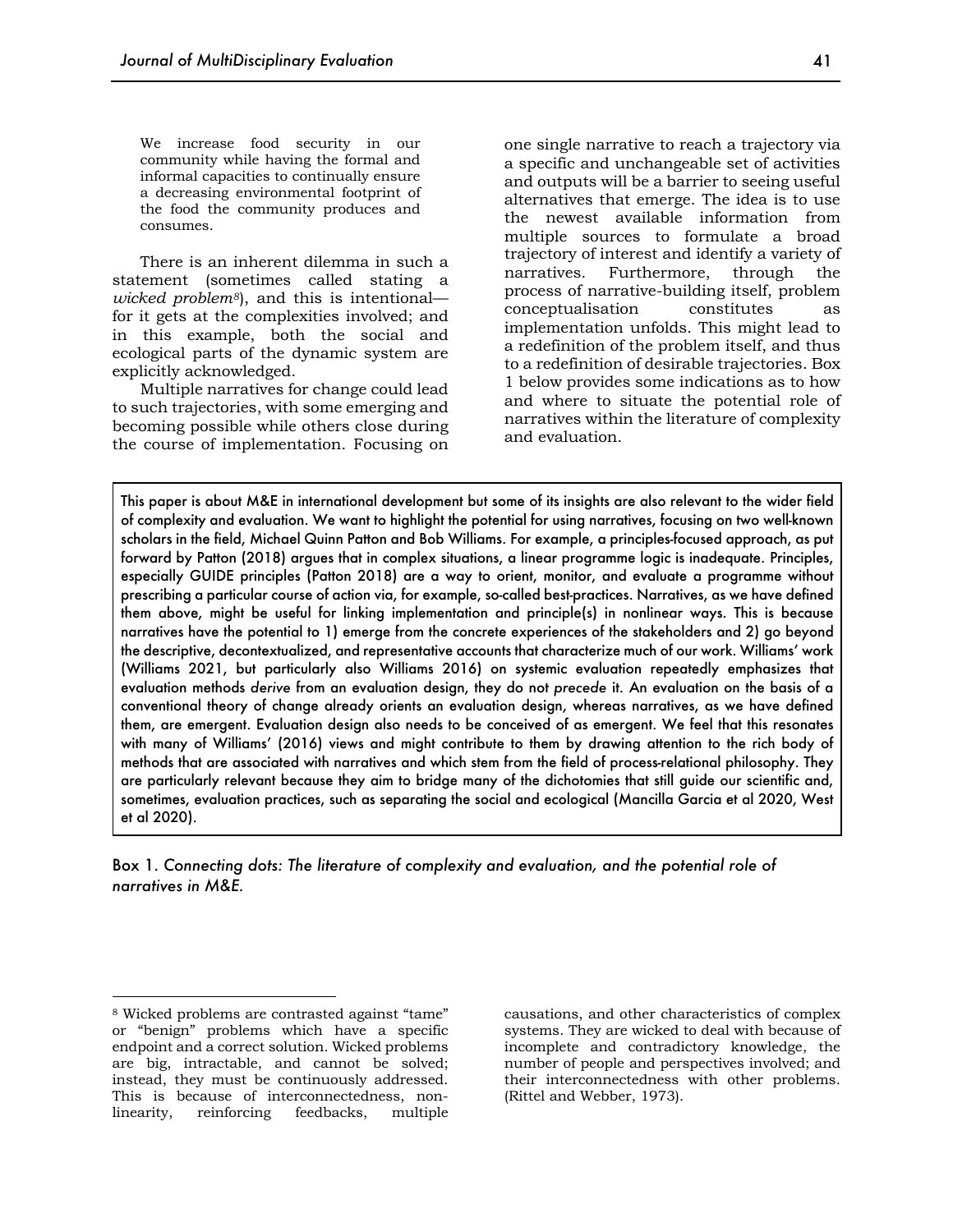## *Principles for M&E in Complex Adaptive Systems*

What does embracing or navigating complexity mean in practice? We identify some principles, based on the authors' longstanding practical and academic engagements, that we believe orient M&E for international development programmes. The core principle is to measure, reflect, learn, and implement learning in continuous iterations. We have elucidated it with a number of supporting principles.

Measure, reflect, learn, and implement learning in continuous iterations:

- 1. Continuously work towards a common system understanding through ongoing, co-creative dialogue.
- 2. Continuously explore systems dynamics—in particular, integrated social-ecological interactions and how they are shaped by rules and regulations, resource flows, meanings and values, and power dynamics.9
- 3. Accommodate novelty, i.e., being flexible about new things to pay

attention to from the evolving understanding of problems and concerns.

- 4. Expect and document course changes. There will be unintended and unpredicted effects, both positive and negative.
- 5. Critically examine, in continuous iterations, the concepts, assumptions, and paradigms used to frame a problem and the socialecological system from which it arises. This includes combining approaches beyond dichotomies (e.g., qualitative and quantitative, social and ecological, or research and action) and across disciplines to foster transdisciplinary learning and action.
- 6. Create safe spaces for all of the above, with humility, knowing that we are part of the very systems we seek to change.

We can organize the principles in the following way (see Table 1), according to what we need to do and how we need to do it.

| Measure, reflect, learn, and implement learning in continuous iterations. |                                                                                                                                    |  |
|---------------------------------------------------------------------------|------------------------------------------------------------------------------------------------------------------------------------|--|
| What we need to do                                                        | How we need to do it                                                                                                               |  |
| Continuously work towards common<br>systems understandings                | $\dots$ through co-creative dialogue.                                                                                              |  |
| 2. Continuously explore systems<br>dynamics                               | by analysing social-ecological interactions, rules and<br>regulations, resource flows, meanings and values, and power<br>dynamics. |  |
| Accommodate novelty<br>З.                                                 | always paying attention to new things that emerge.                                                                                 |  |

Table 1 Principles for M&E in Complex Adaptive Systems

<sup>9</sup> Moore et al 2018, Westley and Antadze 2010.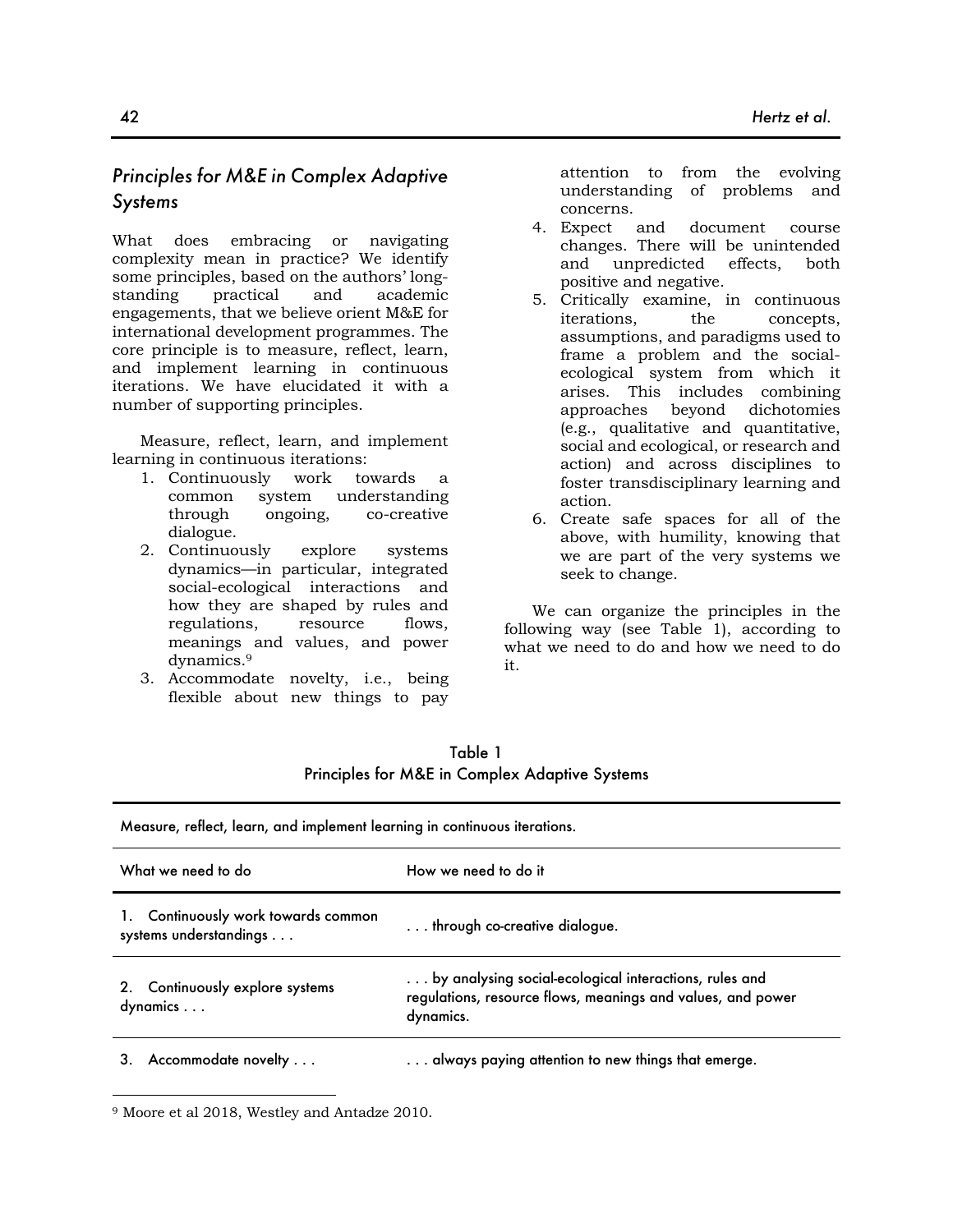Measure, reflect, learn, and implement learning in continuous iterations.

| What we need to do                                                      | How we need to do it                                                       |
|-------------------------------------------------------------------------|----------------------------------------------------------------------------|
| Document course changes<br>4.                                           | $\ldots$ you expect them.                                                  |
| Critically examine framings (concepts,<br>5.<br>assumptions, paradigms) | going beyond dichotomies, in a transdisciplinary fashion.                  |
| 6. Create safe spaces for stakeholders to<br>engage $\ldots$            | humbly, knowing that we are part of the very systems we seek<br>to change. |

For activities to remain relevant in complex spaces, continuous adjustment is needed; and for this, organisations have to provide work settings that allow for ongoing learning, experimentation, and adaptation. To provide the information needed to successfully navigate the complexity of social-ecological systems, M&E needs to be a continuing, core activity and this goes beyond the duration of programmes, since their effects might unfold years or decades after completion. To learn about cause-andeffect relationships in complex systems, we argue that M&E should be an embedded part of organisations and not related simply to individual programmes. This involves practices such as making the purpose and value of M&E explicit within the organisation; helping *everyone* to understand M&E and their role in it; enabling the participation of a broader range of staff and partners in M&E (in designing it, doing it, learning from it, and using the learning); reviewing current organisational practices to identify ones which do not align with M&E as a core activity—and then working to address them; synthesising learning from individual programmes and experimenting beyond silos; and allowing longer time horizons for this.

## *M&E and Dimensions of Design in Complex Adaptive Social-Ecological Systems*

We describe the dimensions of design of a development programme cycle in terms of four stages to exemplify how the principles for M&E can be applied concretely. The four stages are: formulating system trajectories of interest; formulating narratives of change; formulating new trajectories of interest; and evaluation. We see these relating to two dimensions: *the system of interest* and *adjacent systems*. It is not practical or feasible to distinguish between programme design and the principles for M&E identified in the previous section. It may make sense to treat them as separate in situations where cause and effect are known but, as we know, this is not the case in complex spaces. Here, they are entangled and mutually condition each other. Narratives for change are continuously defined *via* M&E. And conversely, we might say that M&E, at any moment, is defined *by* narratives for change. Taken together, the dimensions for design (described, below) and the principles for M&E amount to a complexity-aware M&E system (see Box 2).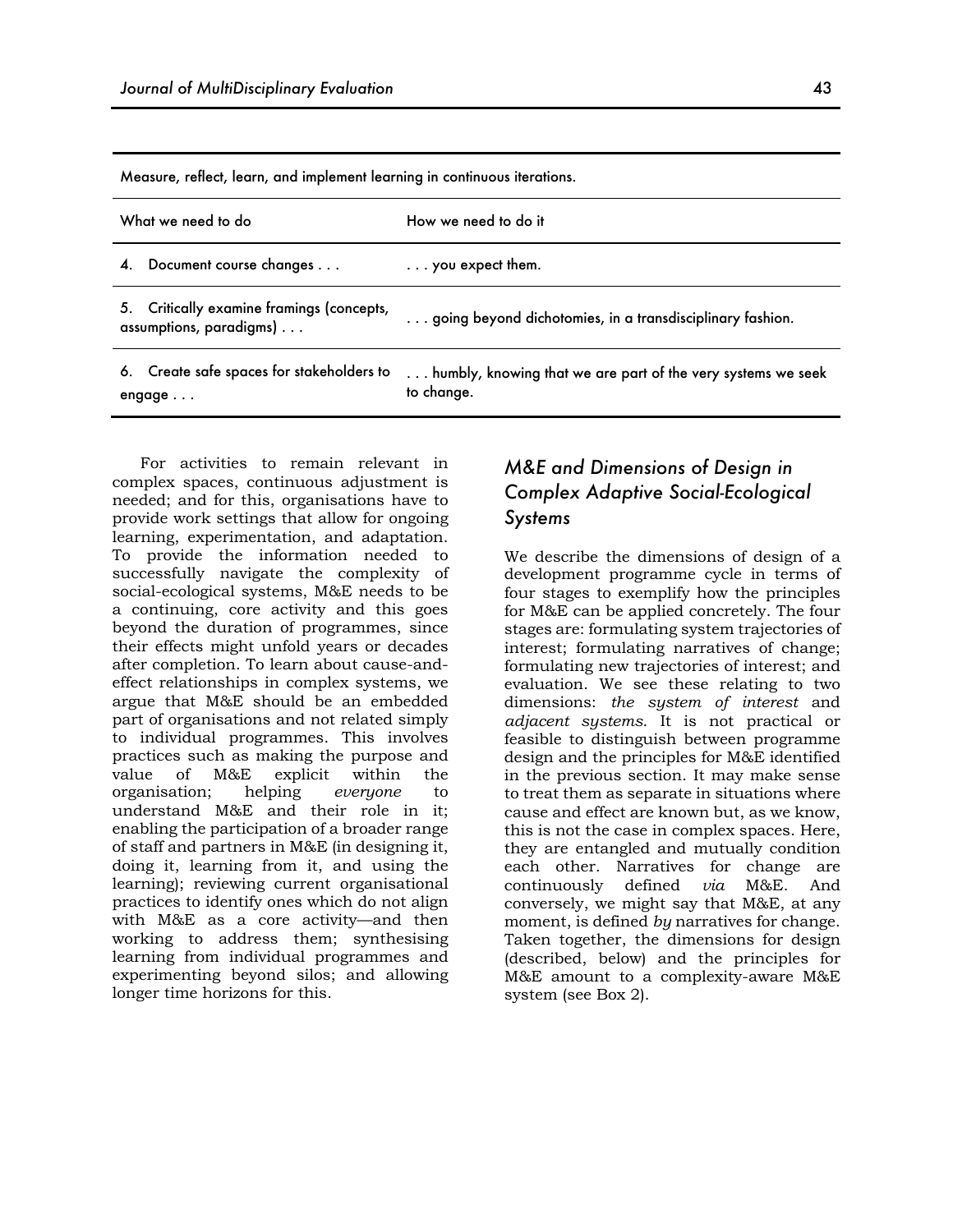| Dimensions of design (system of interest and adjacent system)<br>with four stages of the programme cycle | <b>Principles of M&amp;E</b>                                            |  |
|----------------------------------------------------------------------------------------------------------|-------------------------------------------------------------------------|--|
| Formulating system trajectories of interest.                                                             | Measure, reflect, learn,<br>and                                         |  |
| Formulating narratives for change.                                                                       | implement learning in continuous<br>iterations (with the six supporting |  |
| Formulating new trajectories of interest.<br>Evaluating to assess the meaningfulness of the trajectory.  | principles from above)                                                  |  |

Box 2. *A complexity-aware M&E system.*

The stages are not a sequence to follow in linear fashion. They are mutually constitutive, even rhizomatic. The image of the rhizome that we take from Deleuze and Guattari (2002) conveys that there is no one starting or ending point in the process. One can enter and exit at different points. For example, as we have discussed above, the collaborative process of developing and formulating narratives of change might lead to novel understandings of the problem and thus to a redefinition of the trajectory of interest. Similarly, narratives which connect the system of interest with other systems might provide valuable insights about relevant stakeholders in the system of interest.

The fact that we are intervening in socialecological systems immediately adds another layer of complexity because more often than not, our approaches might be suited for analysing either the social or the ecological realm, but not both (much less both as an integrated whole). For concrete methods to inform the implementation of the principles and the overall M&E system, we point to the Routledge Handbook of Research Methods for Social-Ecological Systems (Biggs et al, forthcoming) which is the first of its kind in assembling and discussing concrete methods to address the complexities of social-ecological systems.

#### *Dimension 1: The System of Interest*

We argue that a key stage is to engage in a deep co-development process with a diversity of relevant stakeholders to **formulate trajectories of interest**. Who is a relevant stakeholder? They are those who have a key part in either trying to *change* the system or in *maintaining* it.

Principle 6. Create safe spaces for stakeholders to engage, and humbly, knowing that we are part of the very systems that we seek to change.

Those who are trying to shift the system can be engaged as allies, but those who are keeping the system stuck in undesired patterns (perhaps because they benefit from the status quo) are part of the unfolding story, as well. We might tend to think of them as opponents—maybe even enemies; but they have a powerful role in producing the current reality and their involvement might be crucial for the system to shift. In the stages of implementation, it is not always possible or even desirable to engage actors whose goals are opposed to each other; but one can, for example, use networks to interact with them strategically.10

We begin with generating a common understanding of the system, relevant to reaching the trajectory of interest, and we do this in a deep and ongoing process with stakeholders.

collaboration, pioneered by Adam Kahane and Reos Partners.

<sup>10</sup> There are many approaches to help with this kind of engagement, for example, stretch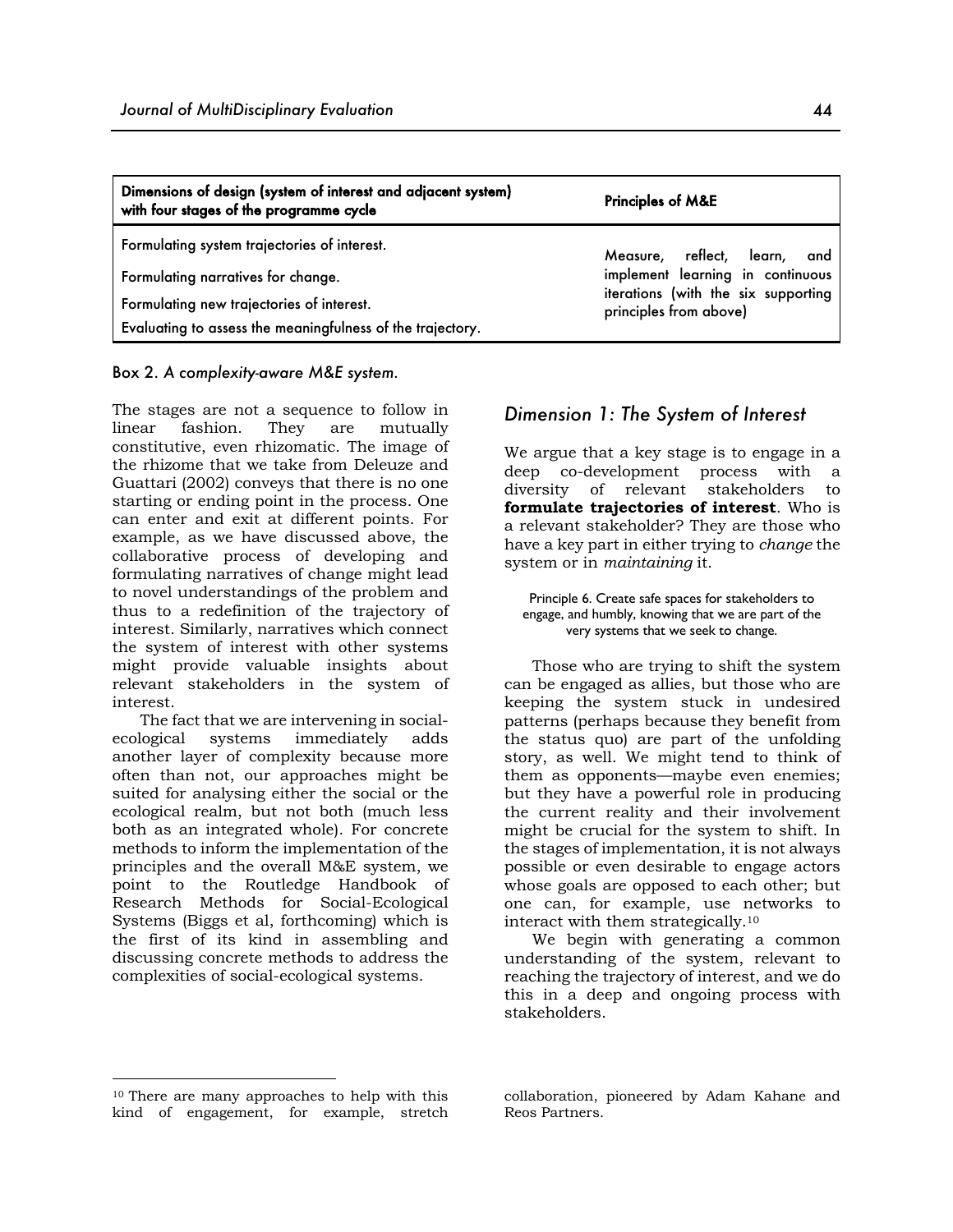Principle 1. Continuously work towards common systems understandings through co-creative dialogue.

This includes critically exploring the use of the terms and ideas that are used to conceptualize the system. This sensemaking process does not drive towards conclusion: there is no one answer (and no right answer) regarding the system identity and boundaries.

Principle 5. Critically examine framings (concepts, assumptions, paradigms), continuously, and beyond dichotomies, in a transdisciplinary fashion.

Complex systems do not exist independent of the observers (the stakeholders). It is likely, as well as useful, that different stakeholders will see the system differently and unearthing and interrogating the assumptions behind those differences is important to develop a common working model. As we know, models are only partial representations in limited time spans (Box, 1987), so as they are developed, one must constantly surface their limitations. Having spent a lot of time and effort to understand a system and develop a model, it is natural to become attached to it and even internalise it as a (now) unquestioned set of assumptions. Thus, an important role of M&E in a complex system is to raise awareness of and question these models on an ongoing basis.

Rather than striving for comprehensiveness, the aim is to gain a balance of knowledge about the system that is useful in relation to the trajectory of interest. What is viewed as a great solution from one perspective might not be so from another. So, it is useful to combine learning from different knowledge systems (Tengö et al 2014). As well, changes in the system might alter what is meaningful to emphasise. What was seen as a solution at one moment might not be in the next. Understanding the system from diverse stakeholder perspectives over time, though time-consuming and resource-intensive, is essential (Enfors et al, 2018).

Another key stage involves exploring system dynamics in order to **formulate possible narratives for change**; that is,

different narratives that could lead towards a system trajectory of interest.

Principle 2. Continuously explore system dynamics by analysing social-ecological interactions, rules and regulations, resource flows, meanings and values, and power dynamics.

We can think of this as a trial-and-error process where mutual learning on the basis of discussion, experimentation, and speculation is encouraged—indeed, required. The narratives for change can be very different with respect to associated activities and outputs.

In the implementation phase of a programme, the critical importance of a complexity-aware M&E becomes tangible: It will enable ongoing learning, account for emergent phenomena, identify and select narratives, and develop new narratives under conditions of uncertainty.

#### Principle 4. Expect and document course changes.

#### Principle 3. Accommodate novelty by always paying attention to new things that emerge.

For this, it needs to be a continuous, real-time activity that is constantly informing the implementation of narratives for change—which, in turn, are being adjusted. This process might lead to novel narratives of change being developed; but also, more radically, to the **formulation of new trajectories of interest** as problem framings and understandings evolve. In this way, the value of a programme is not reduced to a priori agreed outcomes, but important emergent and novel phenomena can be captured and inform possible changes. **Evaluations** can be used to assess whether a particular trajectory of interest has been attained and whether the system can reasonably be expected to remain on that trajectory. However, the value of the programme should not be reduced to these dimensions (Williams 2016). An evaluation needs to take account and make sense of novel phenomena which have emerged. Not doing so reduces the programme to how it was pre-defined, while the context, due to complexity and emergence, will have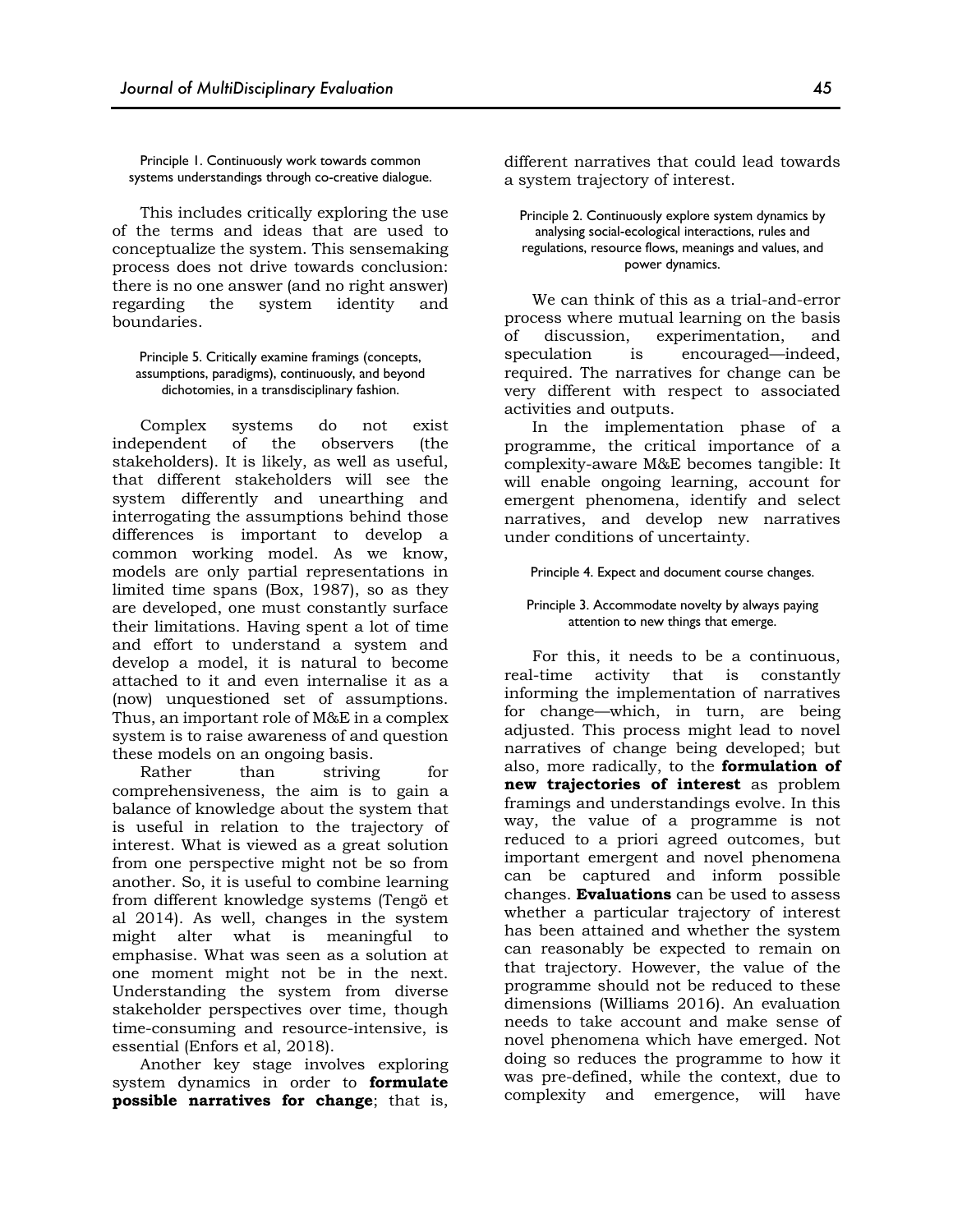changed—perhaps significantly. In complex systems, a programme's impact rarely is visible directly after implementation. Effects can emerge years or decades later. Results might fall short of or turn out to be different from the desired trajectory; but they might still be better than what could have been expected without the programme. Figure 1 below provides a visualization of the process discussed so far.

#### *Dimension 2: The Adjacent Systems*

The system in which a programme operates is connected to other systems with which it constantly interacts. As a result, additional complexities are inevitably introduced. Results in one system may have positive or negative repercussions in adjacent ones. If the adjacent systems are not monitored, it is likely these effects will remain invisible. For example, in the short term, installing air conditioners in a community facilitates adaptation to rising heat due to climate change. At the same time, the material extraction and increased electricity consumption for the air conditioners increases CO2 emissions and contributes to

climate change, which negatively affects many other systems in the long term including the system of the community itself. In conditions of complexity and uncertainty, the consequences of actions may be obscure or simply unknown. This is why the effects of a particular programme need be examined beyond the system of interest. And we contend that it is a minimum requirement to consider both social and ecological dimensions.

The aim is to formulate a narrative of how the programme could contribute to, prevent, or have other desirable or undesirable effects with respect to other systems; and then to adapt it during implementation, whenever necessary. Evaluation would, then, include: following the narratives and how they have changed; identifying, and if possible, assessing impacts on the adjacent systems, both desirable and undesirable; and drafting lessons learned that need to be communicated back to all stakeholders, including donor organisations. For this, the Blue Marble evaluation approach developed by Patton (2020) provides stimulating and useful ideas.



Figure 1. *Practising in complexity-aware M&E.*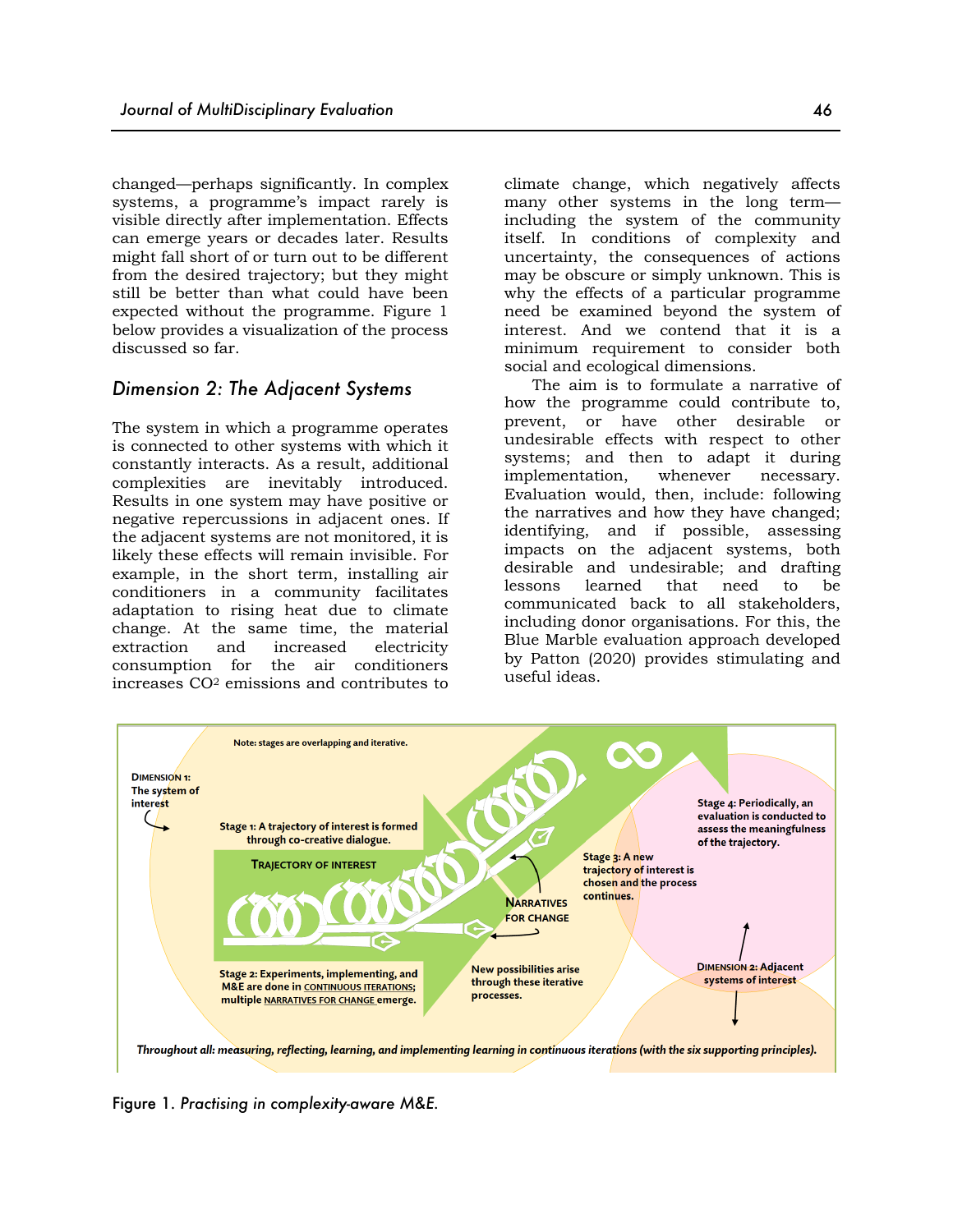## Embracing Complexity

While many donors seem to prefer a theory of change with outcomes, outputs, and activities well-defined in advance, this cannot do justice to how complex adaptive systems work. Focusing on narratives which lead to desirable trajectories leaves more room for flexibility, experimentation, and innovation—and this approach, aligned with our complex realities, can catalyse transformative change.

This could mean thinking and communicating more in terms of multiple narratives for change, instead of one single theory of change. Among other strategies, this can be achieved by involving donors more, especially when developing common understandings of systems of interest and formulating narratives for change. Another aspect is having a common understanding of the necessity for longer timeframes.

Though particular system trajectories are likely to emerge only during implementation, it does not mean there should be lack of accountability for funds received. However, it requires a different approach: moving from tracking a plan that is established, in advance, *to reviewing how funds were spent, with respect to a trajectory of interest that emerged during implementation.* It is not about how closely implementers adhered to and achieved a pre-determined plan, but rather, whether they know why they did things the way they did and can provide a fulsome rationale. This includes explaining how the system was—or will be—reorganized so there is transformative potential (through changed relationships around rules and regulations, resource flows, meanings and values, and power dynamics, as noted in principle 2, above). When we try to implement against pre-determined plans, failures are inevitable, because of the nature of complex systems. Even when we take a complexityinformed, iterative approach which learns from experimentation, many experiments will teach us that our ideas were not fruitful.

We all know that unsuccessful experiments should be important sources of learning. In understanding complexity and emergence, we gain insight into *why* much more deeply. There are no foregone conclusions; no stand-alone programmes that don't impact or become affected by others—even, sometimes, ones that are very far away and at different scales; no way to make progress, except through experimentation and learning. Instead of making a programme *appear* to be a success because it complies with standard requirements of measurability and accountability, understanding unsuccessful experiments in-depth builds greater transformational capacity. Natsios (2010) suggests: "The counter-bureaucracy ignores a central principle of development theory that those development programs that are most precisely and easily measured are the least transformational, and those programs that are most transformational are the least measurable."

There are always limitations: of time and capacity; of our ability to envision more emergent ways to work; of donors' tolerances for the inherent risks in navigating complexity. But refusing to navigate complexity doesn't make it go away. We live and work in complex, ever-unfolding contexts which constantly serve us surprises. It is understandable that donors want to have a final say on conceptual amendments of a programme; but understanding is not sufficient. Donors must also be brought along and, like everyone, constantly be learning and iterating as trajectories unfold. Experimentation and learning are not options in complex adaptive systems—it's the way such systems evolve. So, it's worth the risk of being more open-ended and learning M&E approaches that are suited to complexity. Then we can hope to engage in truly sustainable development.

# Acknowledgements

We would like to thank Allyson Quinlan for her help and comments to improve this manuscript. This project has received funding from the European Research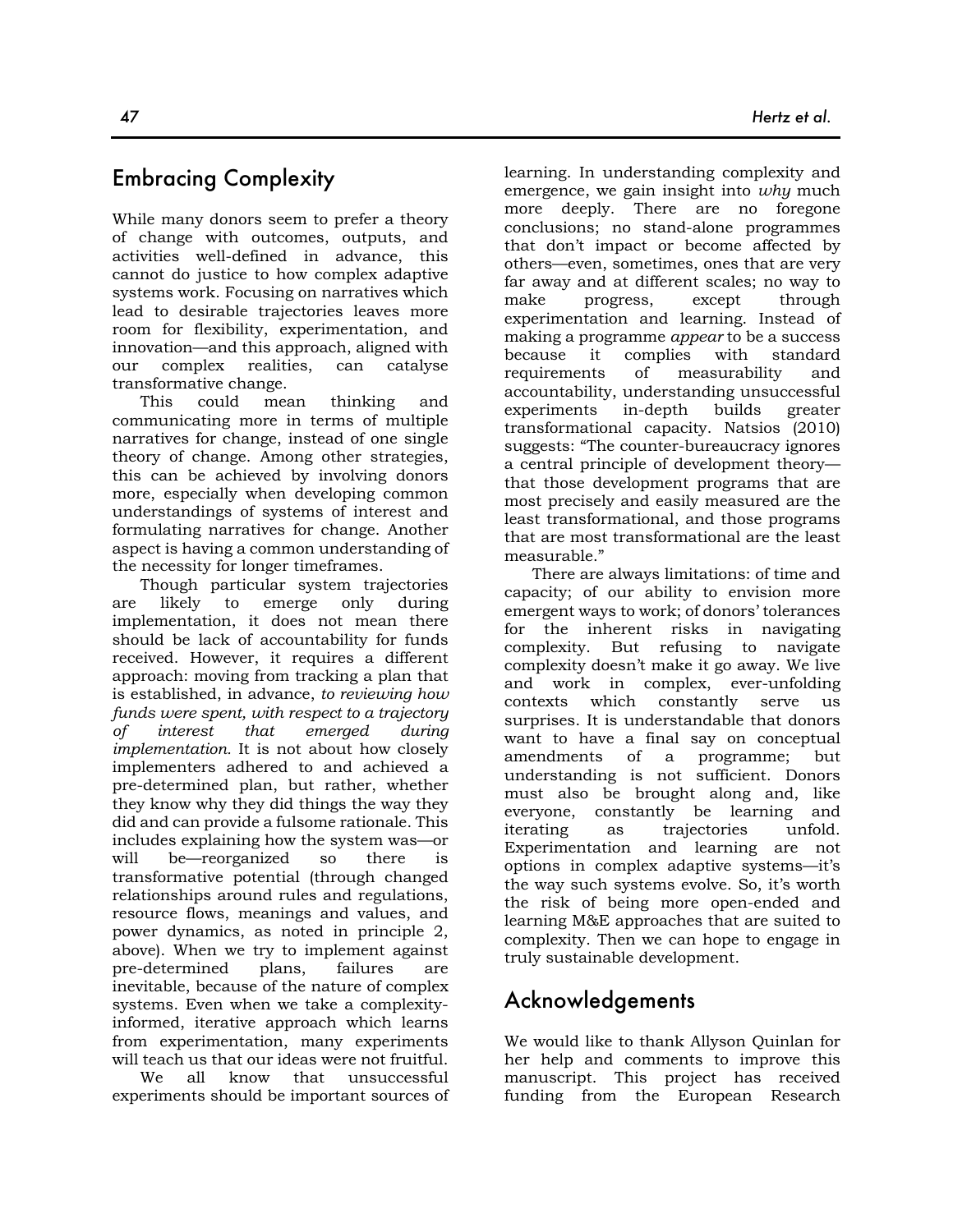Council (ERC) under the European Union's Horizon 2020 research and innovation programme (grant agreement No 682472 — MUSES).

## References

- Bamberger, M., Vaessen, J., & Raimondo, E. (2016). *Dealing with complexity in development evaluation: A practical approach*. SAGE Publications, Inc.
- Biggs, R. (Ed.). (2021). *The Routledge handbook of research methods for socialecological systems*. Routledge.
- Biggs, R., Schlüter, M., Biggs, D., Bohensky, E. L., BurnSilver, S., Cundill, G., Dakos, V., Daw, T. M., Evans, L. S., Kotschy, K., Leitch, A. M., Meek, C., Quinlan, A., Raudsepp-Hearne, C., Robards, M. D., Schoon, M. L., Schultz, L., & West, P. C. (2012). Toward Principles for Enhancing the Resilience of Ecosystem Services. *Annual Review of Environment and Resources*, *37*(1), 421–448. https://doi.org/10.1146/annurevenviron-051211-123836
- Boulton, J. G., Allen, P. M., & Bowman, C. (2015). *Embracing complexity: Strategic perspectives for an age of turbulence* (First edition). Oxford University Press.
- Box, G. E. P., & Draper, N. R. (1987). *Empirical model-building and response surfaces*. Wiley.
- Burns, D., & Worsley, S. (2015). *Navigating complexity in international development: Facilitating sustainable change at scale*.
- Cadena, M. de la. (2015). *Earth beings: Ecologies of practice across Andean worlds*. Duke University Press.
- Deleuze, G., & Guattari, F. (1987). *A thousand plateaus: Capitalism and schizophrenia*. University of Minnesota Press.
- Folke, C. (2016). Resilience (Republished). *Ecology and Society*, *21*(4), art44. https://doi.org/10.5751/ES-09088- 210444
- Folke, C., Carpenter, S., Walker, B., Scheffer, M., Elmqvist, T., Gunderson, L., & Holling, C. S. (2004). Regime Shifts, Resilience, and Biodiversity in

Ecosystem Management. *Annual Review of Ecology, Evolution, and Systematics*, *35*(1), 557–581. https://doi.org/10.1146/annurev.ecols

ys.35.021103.105711 Hertz, T., Mancilla Garcia, M., & Schlüter, M. (2020). From nouns to verbs: How process ontologies enhance our understanding of social-ecological systems understood as complex adaptive systems. *People and Nature*, *2*(2), 328– 338.

https://doi.org/10.1002/pan3.10079

- Holland, J. H. (2014). *Complexity: A very short introduction* (First edition). Oxford University Press.
- Kurtz, C. F., & Snowden, D. J. (2003). The new dynamics of strategy: Sense-making in a complex and complicated world. *IBM Systems Journal*, *42*(3), 462–483. https://doi.org/10.1147/sj.423.0462
- Lakoff, G., & Johnson, M. (2003). *Metaphors we live by*. University of Chicago Press.
- Lansing, J. S. (1987). Balinese "Water Temples" and the Management of Irrigation. *American Anthropologist*, *89*(2), 326–341. https://doi.org/10.1525/aa.1987.89.2. 02a00030
- Leichenko, R. M., & O'Brien, K. L. (2019). *Climate and society: Transforming the future*. Polity.
- Levin, S. A. (1998). Ecosystems and the Biosphere as Complex Adaptive Systems. *Ecosystems*, *1*(5), 431–436. https://doi.org/10.1007/s1002199000 37
- Levin, S., Xepapadeas, T., Crépin, A.-S., Norberg, J., de Zeeuw, A., Folke, C., Hughes, T., Arrow, K., Barrett, S., Daily, G., Ehrlich, P., Kautsky, N., Mäler, K.-G., Polasky, S., Troell, M., Vincent, J. R., & Walker, B. (2013). Social-ecological systems as complex adaptive systems: Modeling and policy implications. *Environment and Development Economics*, *18*(2), 111–132. https://doi.org/10.1017/S1355770X12 000460
- Mancilla Garcia, M., Hertz, T., & Schlüter, M. (2020). Towards a Process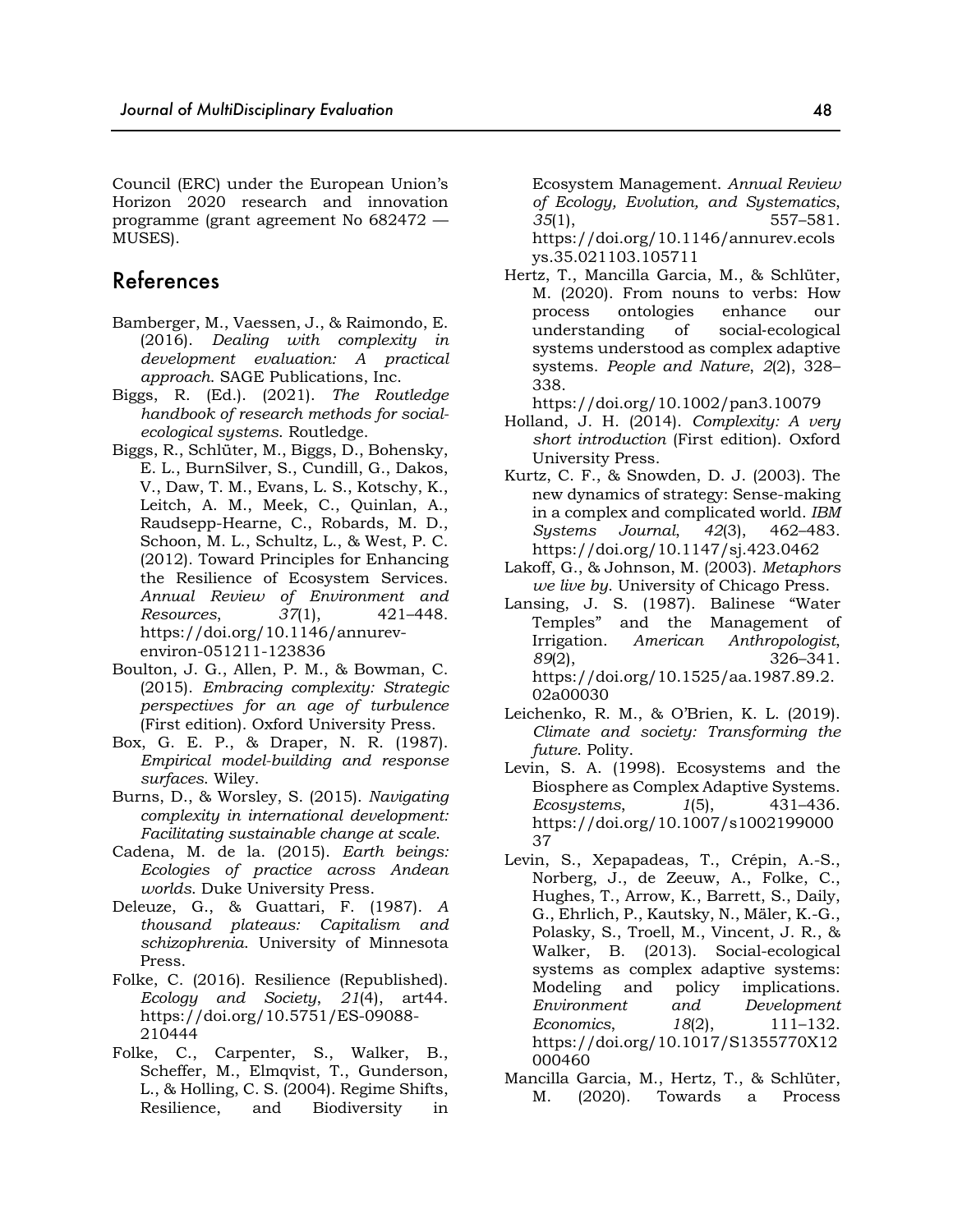Epistemology for the Analysis of Social-Ecological System. *Environmental Values*, *29*(2), 221–239. https://doi.org/10.3197/096327119X1 5579936382608

Manning, E. (2012). *Always More Than One: Individuation's Dance*. Duke University Press.

https://doi.org/10.1215/97808223958 29

- Moore, M.-L., Olsson, P., Nilsson, W., Rose, L., & Westley, F. R. (2018). Navigating emergence and system reflexivity as key transformative capacities: Experiences from a Global Fellowship program. *Ecology and Society*, *23*(2), art38. https://doi.org/10.5751/ES-10166- 230238
- Natsios, A. (2010). The Clash of the Counterbureaucracy and Development. *Center for Global Development*. https://www.cgdev.org/publication/cla sh-counter-bureaucracy-anddevelopment
- Page, S. E. (2015). What Sociologists Should Know About Complexity. *Annual Review of Sociology*, *41*(1), 21–41. https://doi.org/10.1146/annurev-soc-073014-112230
- Pascual, U., Palomo, I., Adams, W. M., Chan, K. M. A., Daw, T. M., Garmendia, E., Gómez-Baggethun, E., de Groot, R. S., Mace, G. M., Martín-López, B., & Phelps, J. (2017). Off-stage ecosystem service burdens: A blind spot for global sustainability. *Environmental Research Letters*, *12*(7), 075001. https://doi.org/10.1088/1748- 9326/aa7392
- Patsalides, M., & Britt, H. (2014). *Complexity-Aware Monitoring at USAID*. https://usaidlearninglab.org/library/co mplexity-aware-monitoring-usaid-brief
- Patton, M. Q. (2018). *Principles-focused evaluation: The guide*. Guilford Press.
- Patton, M. Q. (2020). *Blue marble evaluation: Premises and principles*. The Guilford Press.
- Preiser, R., Biggs, R., De Vos, A., & Folke, C. (2018). Social-ecological systems as complex adaptive systems: Organizing principles for advancing research methods and approaches. *Ecology and*

*Society*, *23*(4), art46. https://doi.org/10.5751/ES-10558- 230446

- Preiser, R., Pereira, L., Biggs, O., Hamann, M., Maciejewski, K., & Cloete, D. (2017). *Guidance for Resilience in the Anthropocene: Investments for Development (GRAID)—Annual Report 2016 (Centre for Complex Systems in Transition CSTStellenbosch University, South Africa)*. https://www0.sun.ac.za/cst/wpcontent/uploads/2017/03/CST-GRAID-2016-Report-FINAL-1.pdf
- Raworth, K. (2017). *Doughnut economics: Seven ways to think like a 21st century economist*. Chelsea Green Publishing.
- Rittel, H., & Webber, M. (1973). Dilemmas in a General Theory of Planning. *Policy Sciences*, *4*(2).
- Srnicek, Nick. (2007). *Assemblage Theory, Complexity and Contentious Politics*. University of Western Ontario.
- Steffen, W., Richardson, K., Rockstrom, J., Cornell, S. E., Fetzer, I., Bennett, E. M., Biggs, R., Carpenter, S. R., de Vries, W., de Wit, C. A., Folke, C., Gerten, D., Heinke, J., Mace, G. M., Persson, L. M., Ramanathan, V., Reyers, B., & Sorlin, S. (2015). Planetary boundaries: Guiding human development on a changing planet. *Science*, *347*(6223), 1259855– 1259855.

https://doi.org/10.1126/science.12598 55

- Tengö, M., Brondizio, E. S., Elmqvist, T., Malmer, P., & Spierenburg, M. (2014). Connecting Diverse Knowledge Systems for Enhanced Ecosystem Governance: The Multiple Evidence Base Approach. *AMBIO*, *43*(5), 579–591. https://doi.org/10.1007/s13280-014- 0501-3
- Urry, J. (2005). The Complexity Turn. *Theory, Culture & Society*, *22*(5), 1–14. https://doi.org/10.1177/02632764050 57188
- USAID Office of Learning Evaluation and Research (LER). (n.d.). *Complexity-Aware Monitoring Discussion Note* [Discussion Note].

https://usaidlearninglab.org/library/co